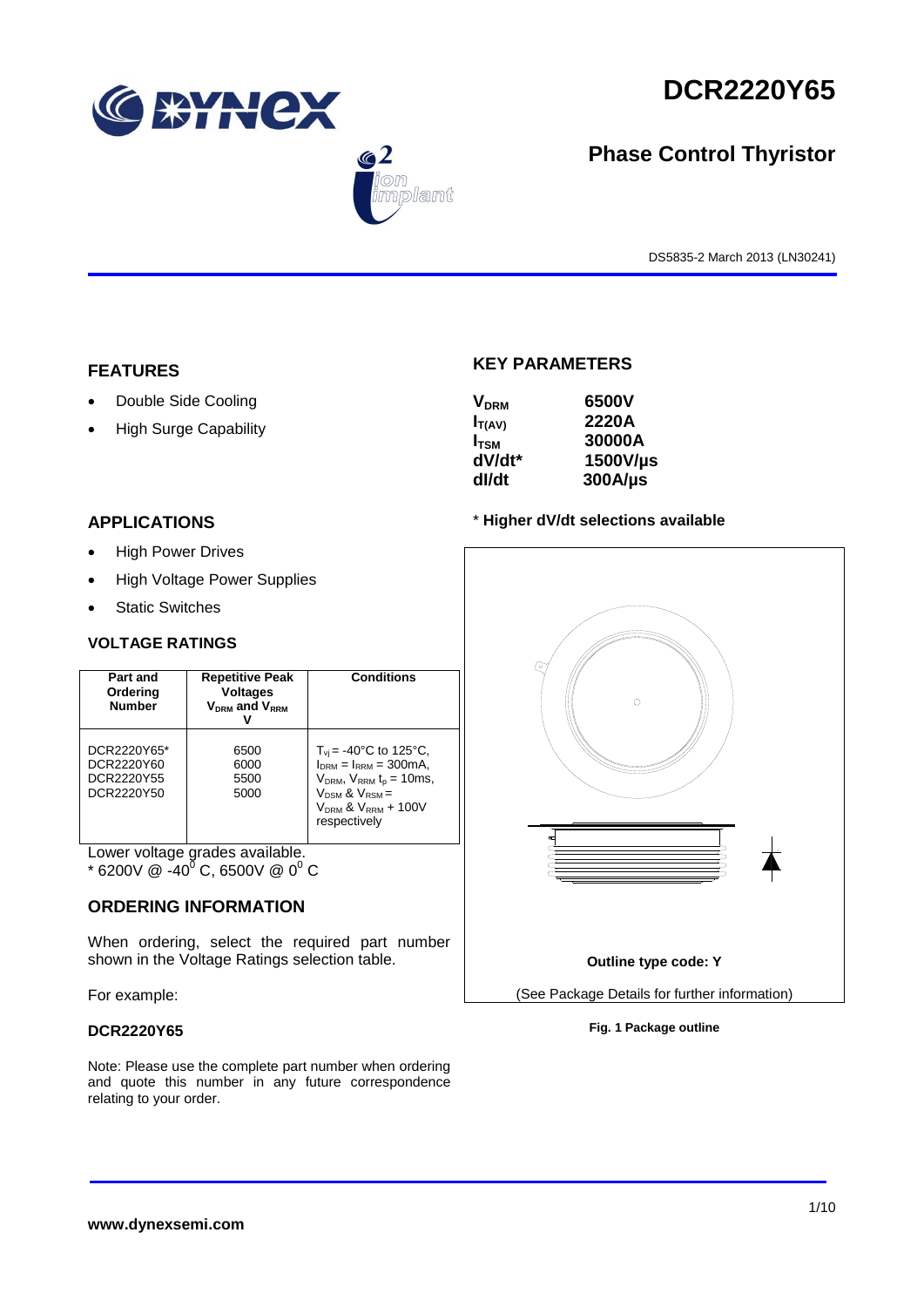



# **CURRENT RATINGS**

**Tcase = 60°C unless stated otherwise**

| Symbol              | <b>Parameter</b>                     | <b>Test Conditions</b>   | Max. | <b>Units</b> |
|---------------------|--------------------------------------|--------------------------|------|--------------|
| Double Side Cooled  |                                      |                          |      |              |
| $I_{T(AV)}$         | Mean on-state current                | Half wave resistive load | 2220 | A            |
| I <sub>T(RMS)</sub> | <b>RMS</b> value                     | -                        | 3487 | Α            |
| Iτ                  | Continuous (direct) on-state current | $\overline{\phantom{0}}$ | 3270 | Α            |

# **SURGE RATINGS**

| Symbol      | <b>Parameter</b>                        | <b>Test Conditions</b>                            | Max. | Units             |
|-------------|-----------------------------------------|---------------------------------------------------|------|-------------------|
| <b>ITSM</b> | Surge (non-repetitive) on-state current | 10ms half sine, $T_{\text{case}} = 125^{\circ}$ C | 30.0 | kA                |
| $l^2t$      | $I2t$ for fusing                        | $V_R = 0$                                         | 4.50 | MA <sup>2</sup> s |

# **THERMAL AND MECHANICAL RATINGS**

| Symbol                         | <b>Parameter</b>                      | <b>Test Conditions</b>                      |             | Min.           | Max.    | <b>Units</b> |
|--------------------------------|---------------------------------------|---------------------------------------------|-------------|----------------|---------|--------------|
| $R_{th(j-c)}$                  | Thermal resistance – junction to case | Double side cooled                          | DC          |                | 0.00835 | °C/W         |
|                                |                                       | Single side cooled                          | Anode DC    | ٠              | 0.0134  | °C/W         |
|                                |                                       |                                             | Cathode DC  | $\blacksquare$ | 0.023   | °C/W         |
| $R_{th(c-h)}$                  | Thermal resistance – case to heatsink | Clamping force 54.0kN                       | Double side | $\blacksquare$ | 0.002   | °C/W         |
|                                |                                       | (with mounting compound)                    | Single side |                | 0.004   | °C/W         |
| $T_{\rm\scriptscriptstyle VI}$ | Virtual junction temperature          | Blocking V <sub>DRM</sub> / <sub>VRRM</sub> |             |                | 125     | °C           |
| $T_{\text{stg}}$               | Storage temperature range             |                                             |             | $-55$          | 125     | °C           |
| $F_m$                          | Clamping force                        |                                             |             | 48             | 59      | kN           |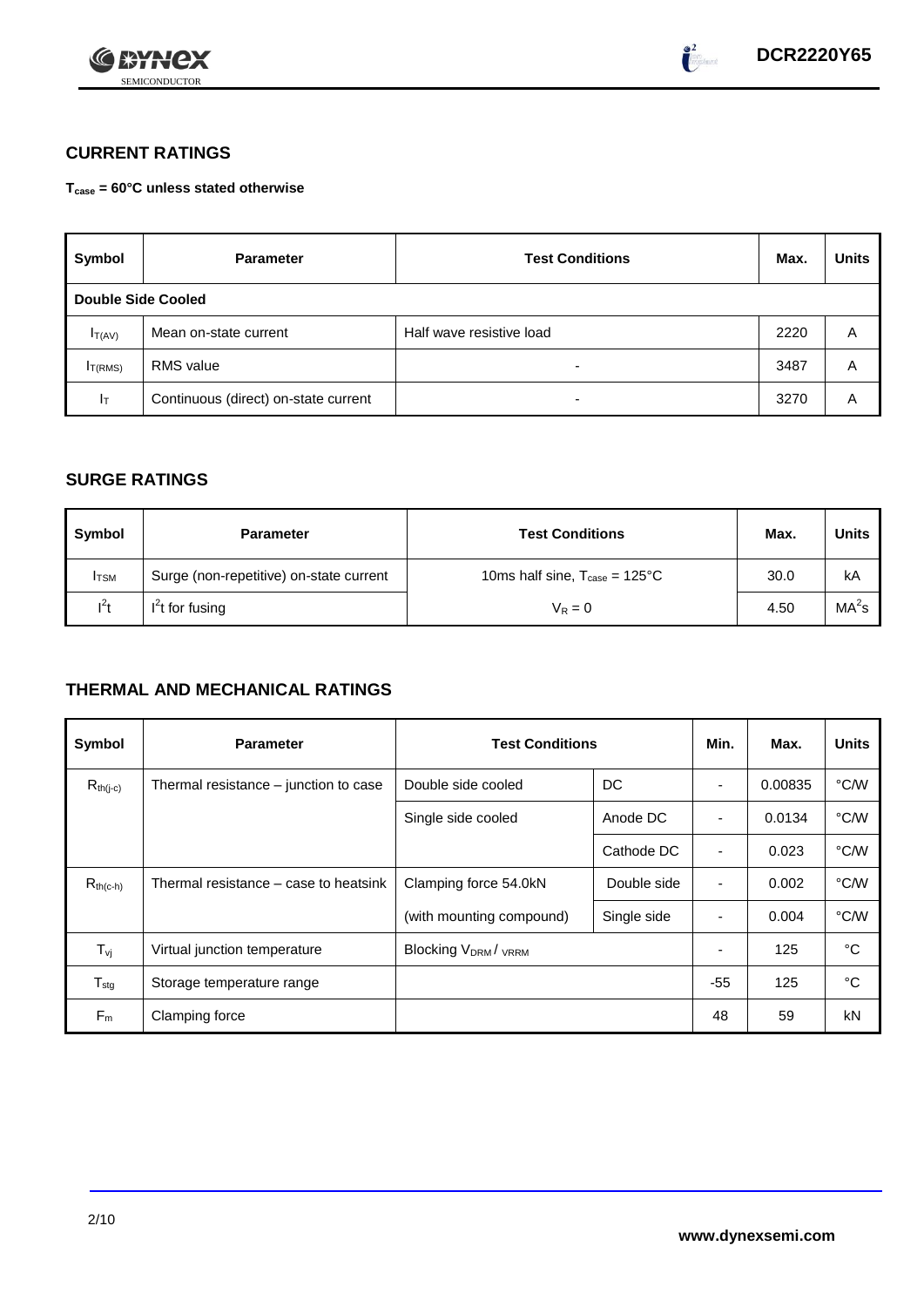

# **DYNAMIC CHARACTERISTICS**

| <b>Symbol</b>    | <b>Parameter</b>                              | <b>Test Conditions</b>                                                                          |                 | Min.                     | Max.   | <b>Units</b> |
|------------------|-----------------------------------------------|-------------------------------------------------------------------------------------------------|-----------------|--------------------------|--------|--------------|
| <b>IRRM/IDRM</b> | Peak reverse and off-state current            | At $V_{RRM}/V_{DRM}$ , $T_{case} = 125^{\circ}C$                                                |                 |                          | 300    | mA           |
| dV/dt            | Max. linear rate of rise of off-state voltage | To 67% $V_{DRM}$ , T <sub>i</sub> = 125°C, gate open                                            |                 | $\overline{\phantom{a}}$ | 1500   | $V/\mu s$    |
| dl/dt            | Rate of rise of on-state current              | From 67% $V_{DRM}$ to 2x $I_{T(AV)}$                                                            | Repetitive 50Hz | $\overline{\phantom{a}}$ | 150    | $A/\mu s$    |
|                  |                                               | Gate source 30V, 10 $\Omega$ ,                                                                  | Non-repetitive  |                          | 300    | $A/\mu s$    |
|                  |                                               | $t_r$ < 0.5µs, T <sub>i</sub> = 125°C                                                           |                 |                          |        |              |
| $V_{T(TO)}$      | Threshold voltage - Low level                 | 500A to 3000A at $T_{\text{case}} = 125^{\circ}$ C                                              |                 | $\overline{\phantom{a}}$ | 1.0    | $\vee$       |
|                  | Threshold voltage - High level                | 3000A to 7200A at $T_{\text{case}} = 125^{\circ}C$                                              |                 |                          | 1.237  | V            |
| $r_{\text{T}}$   | On-state slope resistance - Low level         | 500A to 3000A at $T_{\text{case}} = 125^{\circ}$ C                                              |                 | $\overline{\phantom{a}}$ | 0.4286 | $m\Omega$    |
|                  | On-state slope resistance – High level        | 3000A to 7200A at $T_{\text{case}} = 125^{\circ}C$                                              |                 | $\overline{\phantom{a}}$ | 0.3518 | $m\Omega$    |
| $t_{\rm gd}$     | Delay time                                    | $V_D = 67\% V_{DRM}$ , gate source 30V, 10 $\Omega$                                             |                 |                          | 3      | μs           |
|                  |                                               | $t_r = 0.5 \mu s$ , $T_i = 25^{\circ}C$                                                         |                 |                          |        |              |
| $t_q$            | Turn-off time                                 | $T_i$ = 125°C, $V_R$ = 200V, dl/dt = 1A/µs,                                                     |                 |                          | 1200   | μs           |
|                  |                                               | $dV_{DR}/dt = 20V/\mu s$ linear                                                                 |                 |                          |        |              |
| $Q_{S}$          | Stored charge                                 | $I_T = 2000A$ , $T_i = 125^{\circ}C$ , dl/dt – 1A/µs,                                           |                 | 2400                     | 6000   | μC           |
| IL.              | Latching current                              | $T_i = 25^{\circ}C$ , $V_D = 5V$                                                                |                 | $\blacksquare$           | 3      | A            |
| Iн               | Holding current                               | $T_i = 25^{\circ}C$ , R <sub>G-K</sub> = $\infty$ , I <sub>TM</sub> = 500A, I <sub>T</sub> = 5A |                 | $\overline{\phantom{a}}$ | 300    | mA           |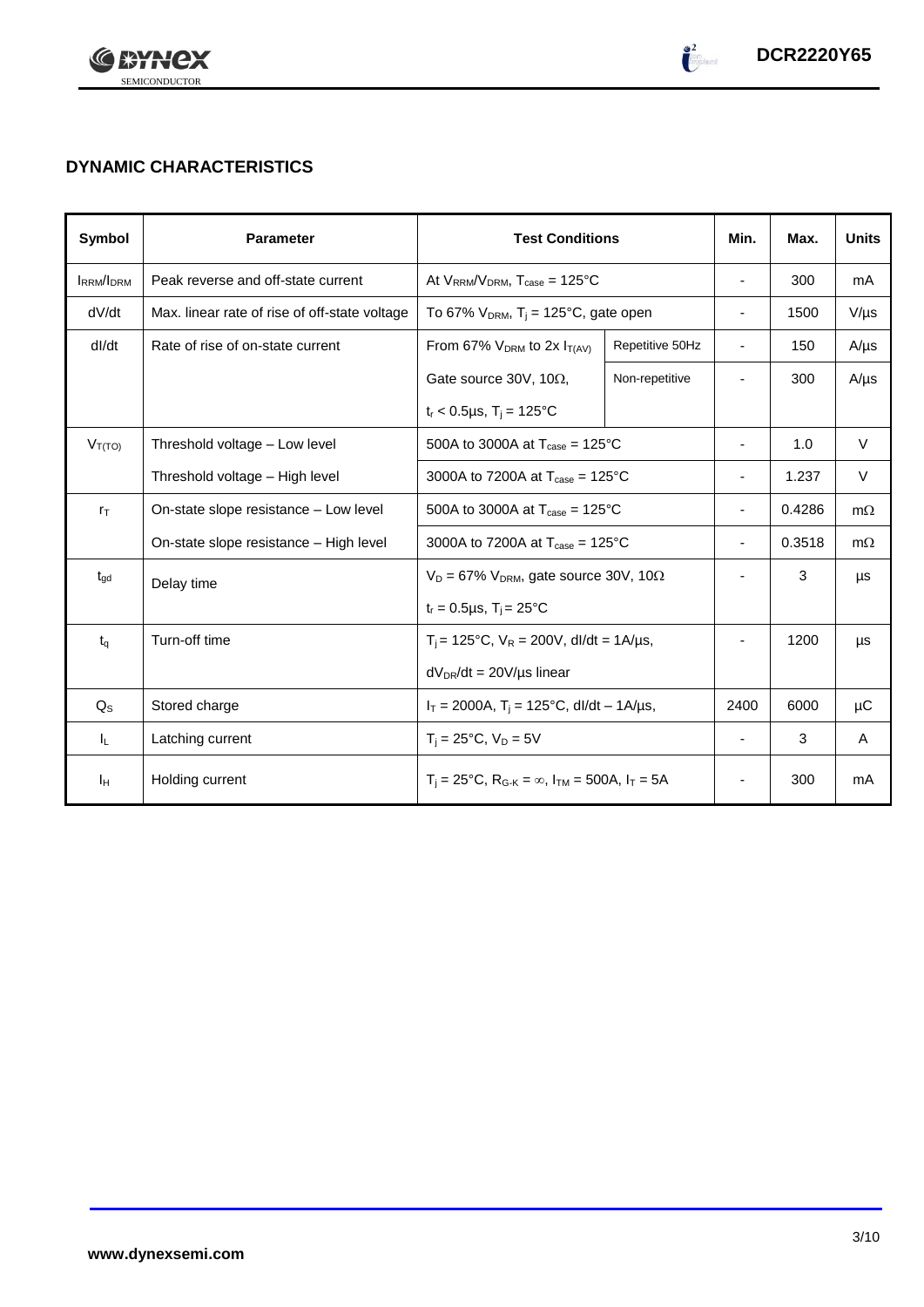

 $\int_0^2$ 

# **GATE TRIGGER CHARACTERISTICS AND RATINGS**

| Symbol          | <b>Parameter</b>         | <b>Test Conditions</b>                       | Max. | <b>Units</b> |
|-----------------|--------------------------|----------------------------------------------|------|--------------|
| V <sub>GT</sub> | Gate trigger voltage     | $V_{DRM} = 5V$ , $T_{case} = 25^{\circ}C$    | 1.5  | V            |
| VGD             | Gate non-trigger voltage | At 50% $V_{DRM}$ , $T_{case} = 125^{\circ}C$ | 0.4  | V            |
| IGТ             | Gate trigger current     | $V_{DRM}$ = 5V, $T_{case}$ = 25°C            | 400  | mA           |
| lgp             | Gate non-trigger current | At 50% $V_{DRM}$ , $T_{case} = 125^{\circ}C$ | 15   | mA           |

# **CURVES**



## **Fig.2 Maximum & minimum on-state characteristics**

 $V_{TM}$  **EQUATION** Where  $A = 0.537658$  $B = 0.064222$  $V_{TM} = A + B\ln(I_T) + C.I_T + D.\sqrt{I_T}$  C = 0.000301  $D = 0.005935$ these values are valid for  $T_i = 125^{\circ}$ C for  $I_T$  100A to 7200A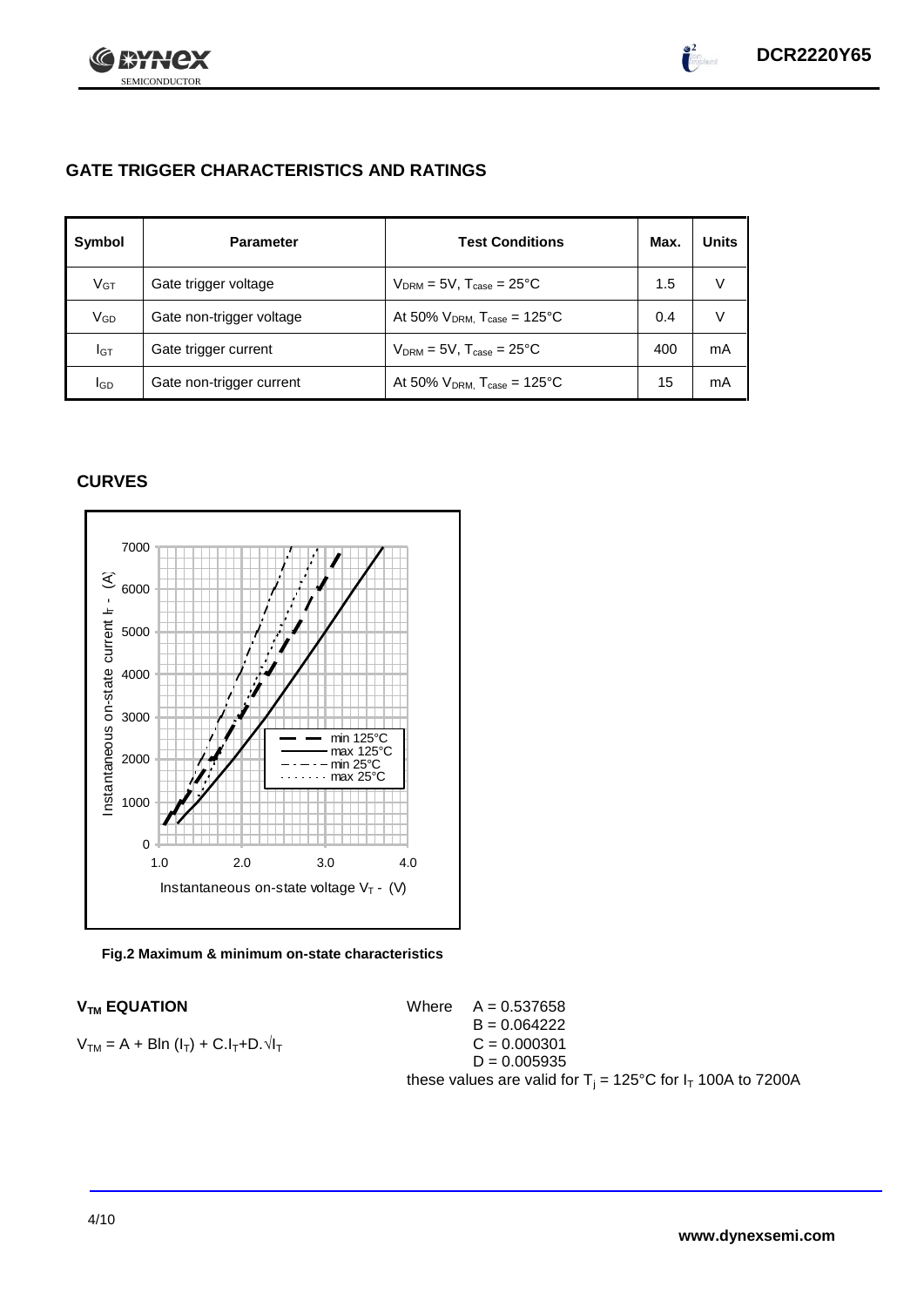



**Fig.5 Maximum permissible heatsink temperature, double side cooled – sine wave**



**DCR2220Y65**

 $\int_0^2$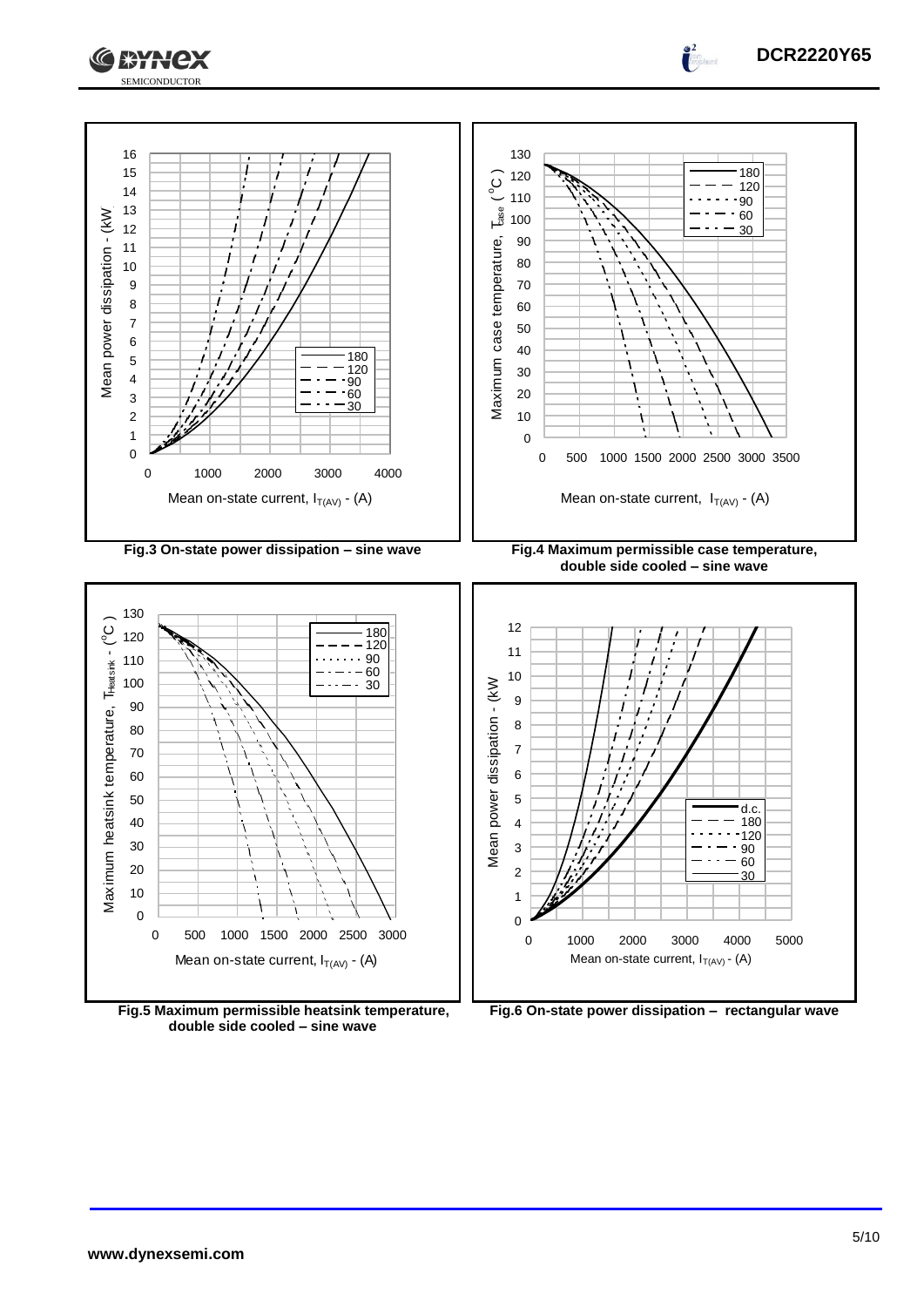



**Fig.9 Maximum (limit) transient thermal impedance – junction to case (°C/kW)**

**DCR2220Y65**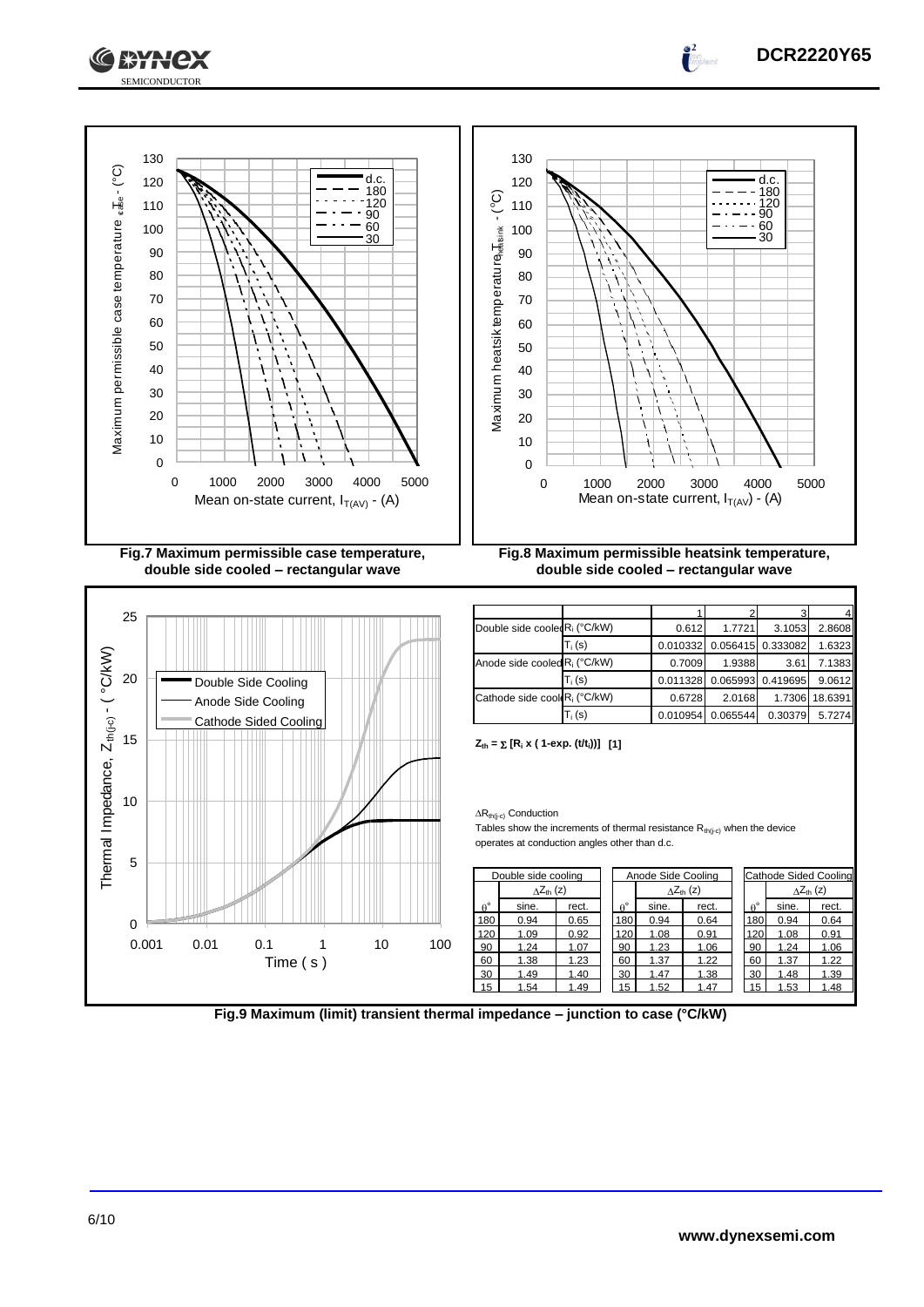





**DCR2220Y65**

 $\int_0^2$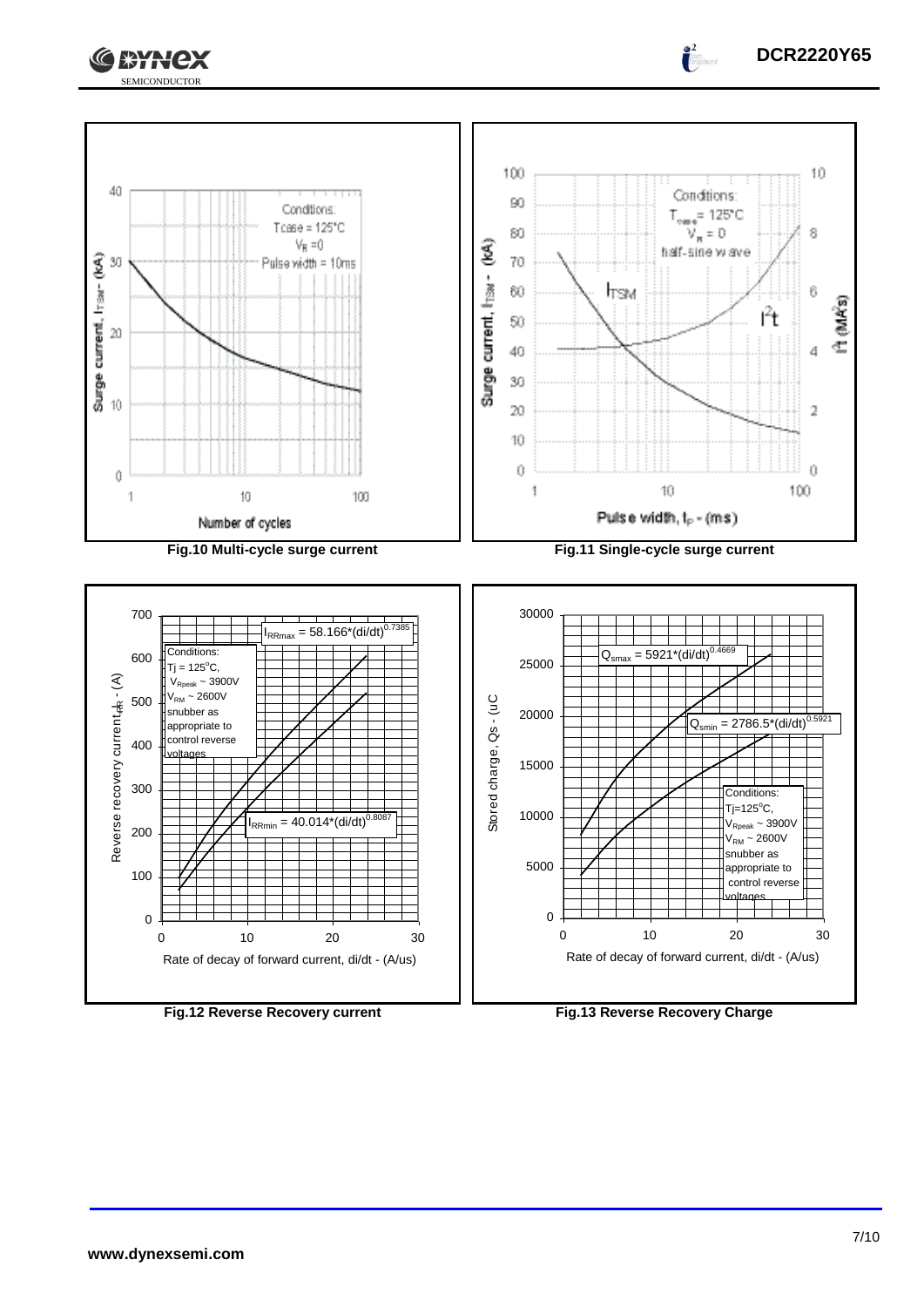

**Fig14 Gate Characteristics**



**Fig. 15 Gate characteristics**

**DCR2220Y65**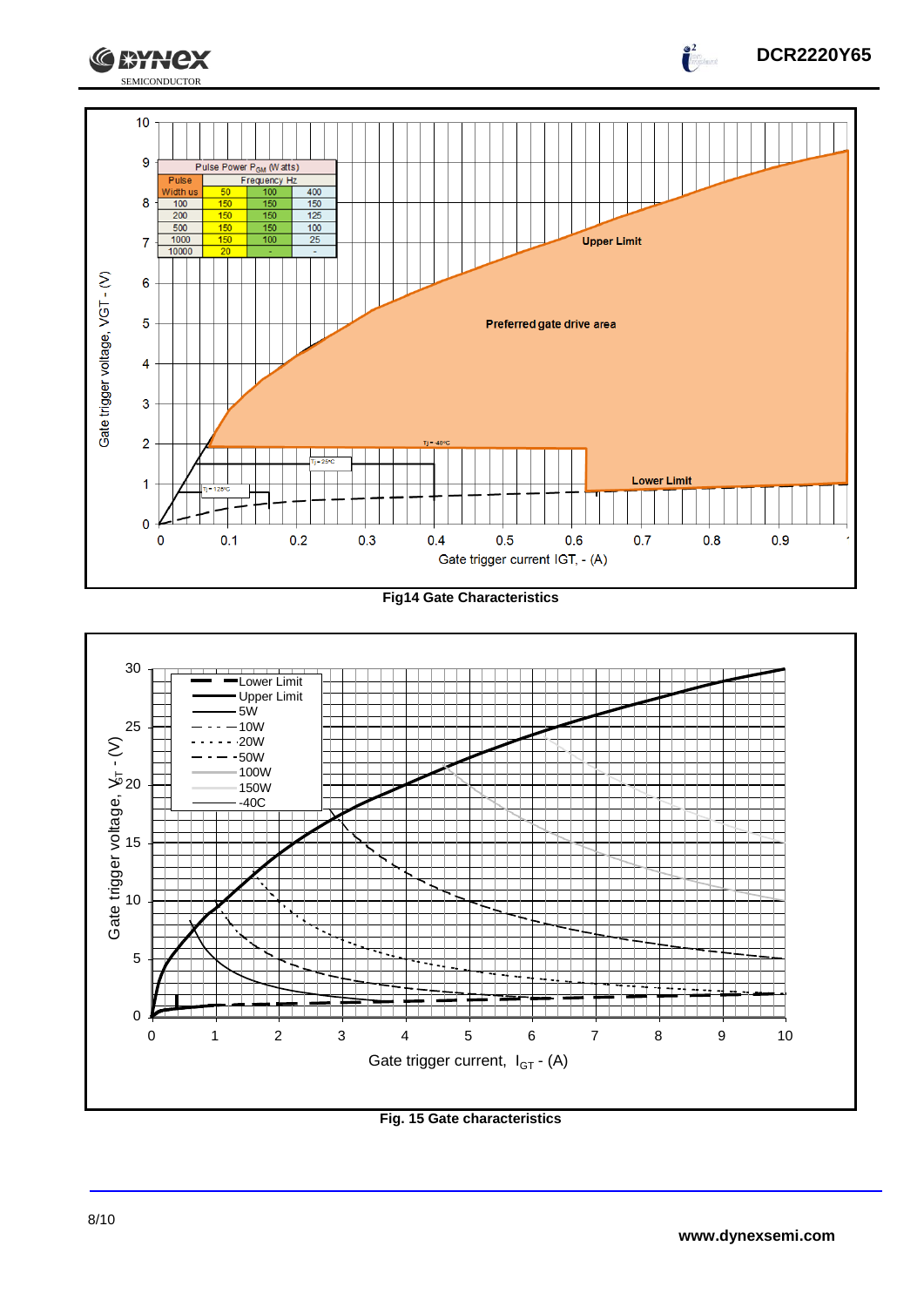

 $\int_0^2$ 

# **PACKAGE DETAILS**

For further package information, please contact Customer Services. All dimensions in mm, unless stated otherwise. DO NOT SCALE.



**Fig.16 Package outline**